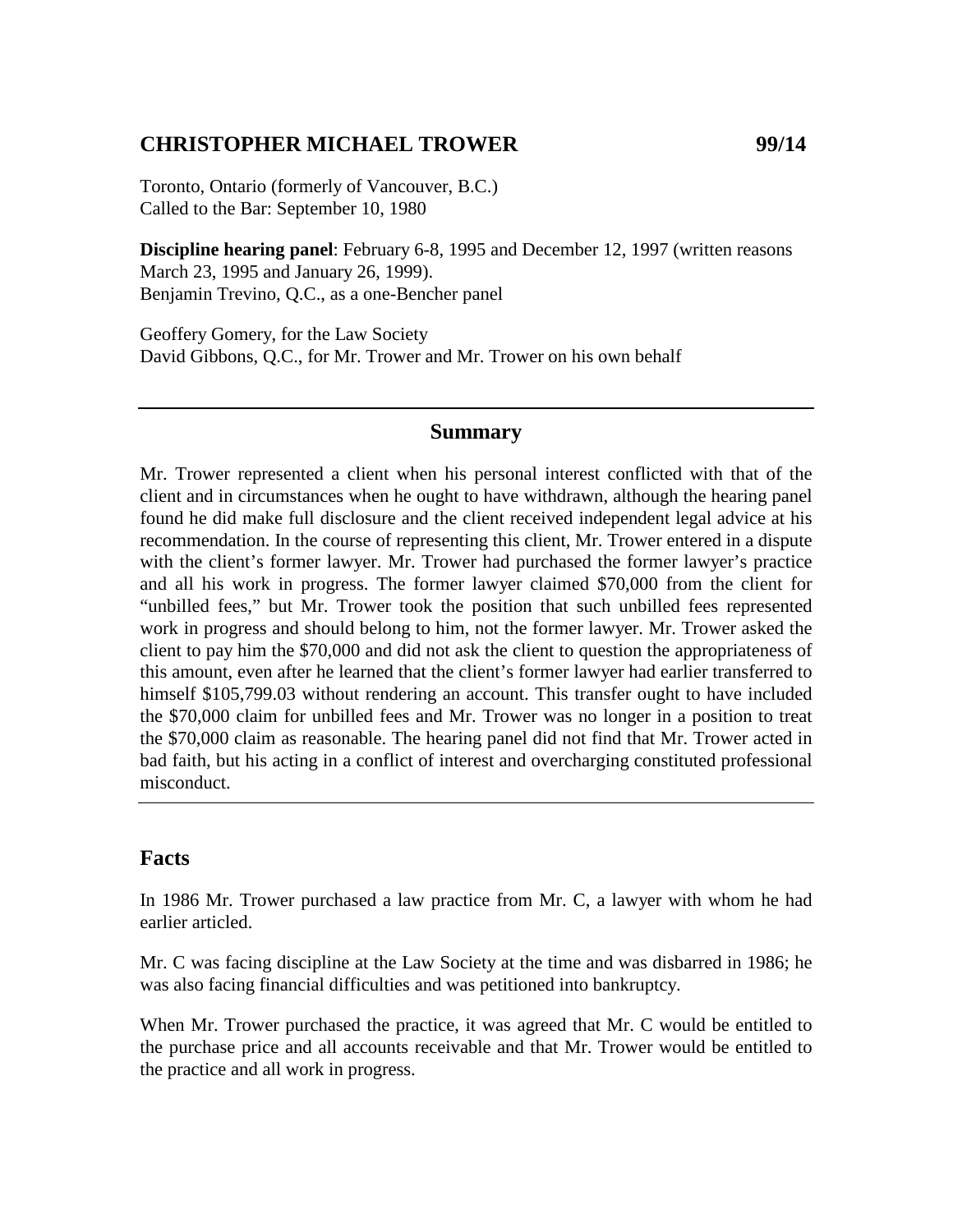One of Mr. C's clients was a cooperative housing association (P Association), which was the defendant in construction litigation initiated by contractors and subcontractors. Mr. C had represented P Association as counsel, and judgment in the case had been reserved.

While representing P Association in 1985, Mr. C had arranged for interest on money held in court to be paid out for his client's benefit. In August, 1985 he prepared an "interim account" for \$125,000 and backdated it to August 31, 1984. He then transferred \$105,799.03 to his general account. Mr. C did not deliver the bill to P Association and, in fact, the Association did not learn about it until after Mr. Trower became their counsel.

When he began representing P Association in May, 1986, Mr. Trower started to consolidate the litigation files, review the client's financial position and determine whether the amounts P Association had paid into court would be sufficient to meet the claims if necessary. In September, 1986, P Association's accountants provided Mr. Trower with some information showing the bills payable. These included a \$70,000 item that Mr. C had supplied to the accountants for "fees unbilled and due to date."

In November, 1986 Mr. Trower reported out to P Association his review of the client's financial exposure and potential liability. He addressed the \$70,000 of unbilled work and noted "That work is not detailed in the same way that I keep track of time and function as you will see from our account. However, I take the \$70,000 shown on the list prepared by Mr. C and apparently accepted by your accountant as a fair and accurate estimate of the value of that work ..." Mr. Trower included the \$70,000 in his own bill to P Association, on the understanding that he would not seek to collect it until the case was concluded.

Mr. Trower and Mr. C soon entered a dispute over which of them was entitled to the \$70,000. Mr. Trower's position was that this amount related to work in progress and that he was entitled to it as the purchaser of Mr. C's practice. Mr. C's position was that the file was a receivable and had been assigned to his wife back in November, 1984. He later advised that his other receivables had been assigned to R Bank.

Mr. Trower fully disclosed to P Association his dispute with Mr. C on November 29, 1986. The board of directors of P Association discussed the account and the fact that Mr. Trower was in a conflict of interest by reason of a potential claim by Mr. C or his wife. The board, however, decided that, if Mr. Trower thought he was entitled to the \$70,000, he would have a greater incentive to resolve P Association's litigation favourably.

By April, 1987 Mr. Trower had negotiated settlements of 20 of 22 subcontractor claims against P Association. One of the contractors was allegedly attempting to have others repudiate the settlements and join in the action against P Association. P Association sued the contractor for attempting to induce breach of contract and later sued for defamation on the basis of a statement made by the contractor about P Association. The contractor counter- claimed against Mr. Trower personally, putting him in a conflict of interest. Mr. Trower reported this conflict to the board of directors and, after discussing the matter with the Law Society Secretary, recommended the board obtain independent legal advice. The board followed that advice and an opinion from independent counsel stating that Mr.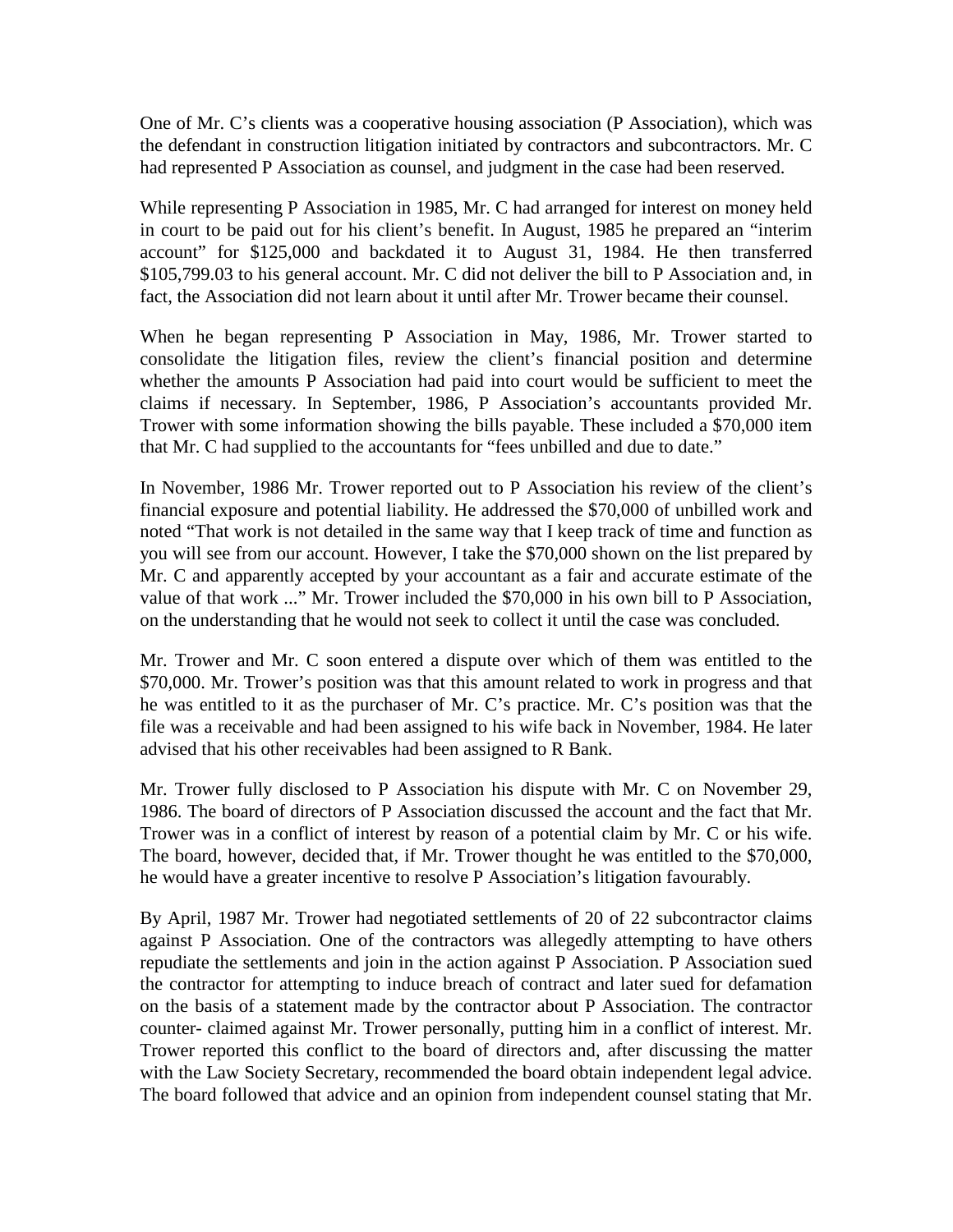Trower appeared to have done a competent and responsible job in representing P Association. Independent counsel recommended that it would be appropriate for the board to pass a number of resolutions ratifying Mr. Trower's actions and continued representation.

In July, 1987 Mr. Trower reported to P Association that, from his review of the Association's files, Mr. C had given no notice of his \$125,000 bill, or his payment of \$105,799.03 out of trust on that bill. Mr. Trower advised that this bill was not valid. He advised his client that, although Mr. C would have been entitled to bill for some of this time covered by his "dud bills," he did not, so this was work in progress. Mr. Trower said that he owned all work in progress on P Association's file, and he did not intend to bill any further for that work.

In August, on the advice of Mr. Trower, P Association sued Mr. C for breach of trust in relation to the \$105,799.03 withdrawal in August, 1985.

In accordance with his understanding with P Association, Mr. Trower restated on all his accounts to P Association the \$70,000 in dispute between himself and Mr. C. By the time of the lawsuit, P Association had paid Mr. Trower \$20,000 towards the \$70,000 account. As R Bank held a general assignment from Mr. C, it had an interest in P Association's action against Mr. C. Mr. Trower negotiated a settlement whereby P Association would pay the bank \$50,000 in exchange for the bank not joining the action as a defendant and relieving P Association of any claims that may have been made on Mr. C's accounts.

By October, 1998, P Association's action against Mr. C was adjourned generally, with a new trial date to be scheduled. As well, the construction litigation in which P Association was a defendant had settled, with the plaintiff receiving \$98,000 and P Association \$288,000. Mr. Trower presented his account to P Association, which included the \$50,000 outstanding balance of the \$70,000 in dispute between him and Mr. C.

P Association, with full knowledge of Mr. Trower's dispute with Mr. C over that amount, paid the account in full in October, 1988. In March, 1989 Mr. C counter-claimed against Mr. Trower in P Association's action against Mr.C.

Mr. C claimed that Mr. Trower was in a conflict of interest and should not continue to represent P Association. Mr. Trower again referred the board for independent legal advice. The board retained a different lawyer than that from whom they first took independent advice, and this new lawyer found that P Association's bests interests would be served by continued representation by Mr. Trower, unless the board was dissatisfied with his services.

The court later found that Mr. Trower should withdraw because he would have to appear as a witness in the case. When new counsel was retained by P Association, he issued a third party notice against Mr. Trower alleging negligence and breach of fiduciary duty relating to a "double counting" of the \$70,000 account on the basis that it was already part of the \$105,799.03 that Mr. C had transferred to himself for fees.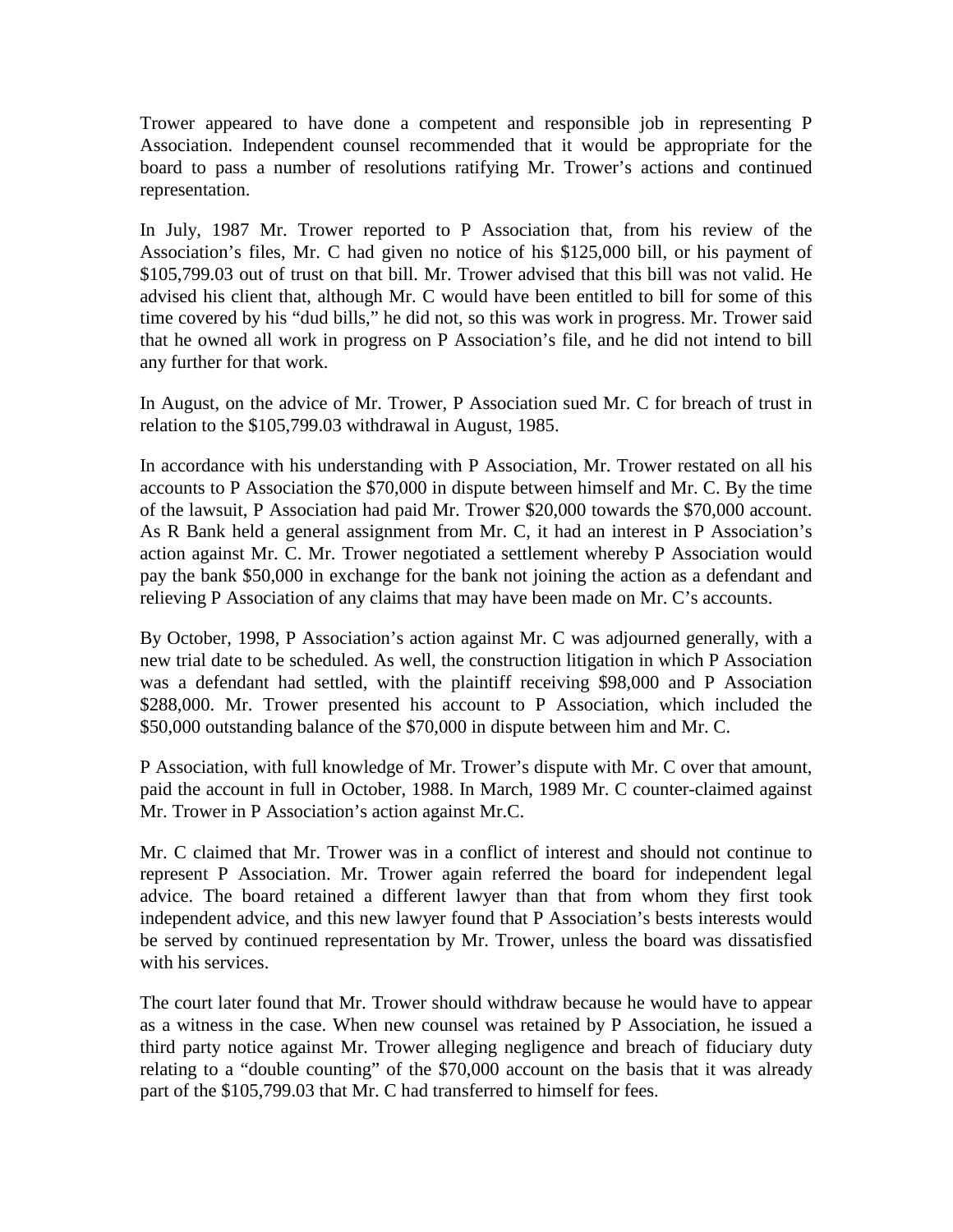After a 29-day trial, the judge gave judgment to P Association against Mr. C for the \$105,799.03, gave judgment to P Association against Mr. Trower for \$75,000 (the \$70,000 account and \$5,000 exemplary damages) and dismissed Mr. C's counter-claims against P Association and Mr. Trower. Mr. Trower filed a notice to appeal the decision, but was unable to pursue it for financial reasons.

The hearing panel, in considering this background, made additional findings:

- Mr. Trower was initially entitled to assume that Mr. C's allocation of unbilled time of \$70,000 was reasonable, given the number of liens and the amount of money involved and the fact that accountants for the client did not object to the bill.
- Mr. Trower had disclosed the account to his client openly and with candour. However, he became somewhat obsessive about the account because of Mr. C's manoeuvre of claiming a prior assignment to his wife.
- Once he discovered Mr. C had used a backdated and undelivered account to transfer \$105,799.03 to himself, Mr. Trower was no longer in a position to treat Mr. C's claim of \$70,000 of unbilled time as reasonable. By then he knew that the lien action had not taken 10 full days of trial but in fact 10 days of court appearance, of whatever duration. He knew the type of fraud and forgery of which Mr. C was capable. He was then in a conflict of interest. He had questioned, properly, every other account of Mr. C that was outstanding, but he never questioned the appropriateness of Mr. C's \$70,000 account to which Mr. Trower claimed he himself was entitled as work in progress.
- Mr. Trower failed to direct his mind or the client to the issue of whether Mr. C's account was legitimate.
- Mr. Trower recommended, and P Association accepted, independent legal advice on at least three occasions; however, the questions to be referred to independent counsel never included nor framed a question respecting the \$70,000 dispute between Mr. Trower and Mr. C. This was not a manipulation on Mr. Trower's part, but illustrated the insidious way in which a conflict can affect a lawyer's relationship with a client. While he had agreed to settle the matter in his client's best interests early in the retainer, Mr. Trower's dispute with Mr. C coloured his judgement and his advice.

The hearing panel noted that Mr. Trower's advice to P Association to purchase Mr. C's receivables from his bank for \$50,000 was given in good faith, was strategically sound and worked to the client's benefit as it removed the bank as a potential party to the litigation.

## **Decision**